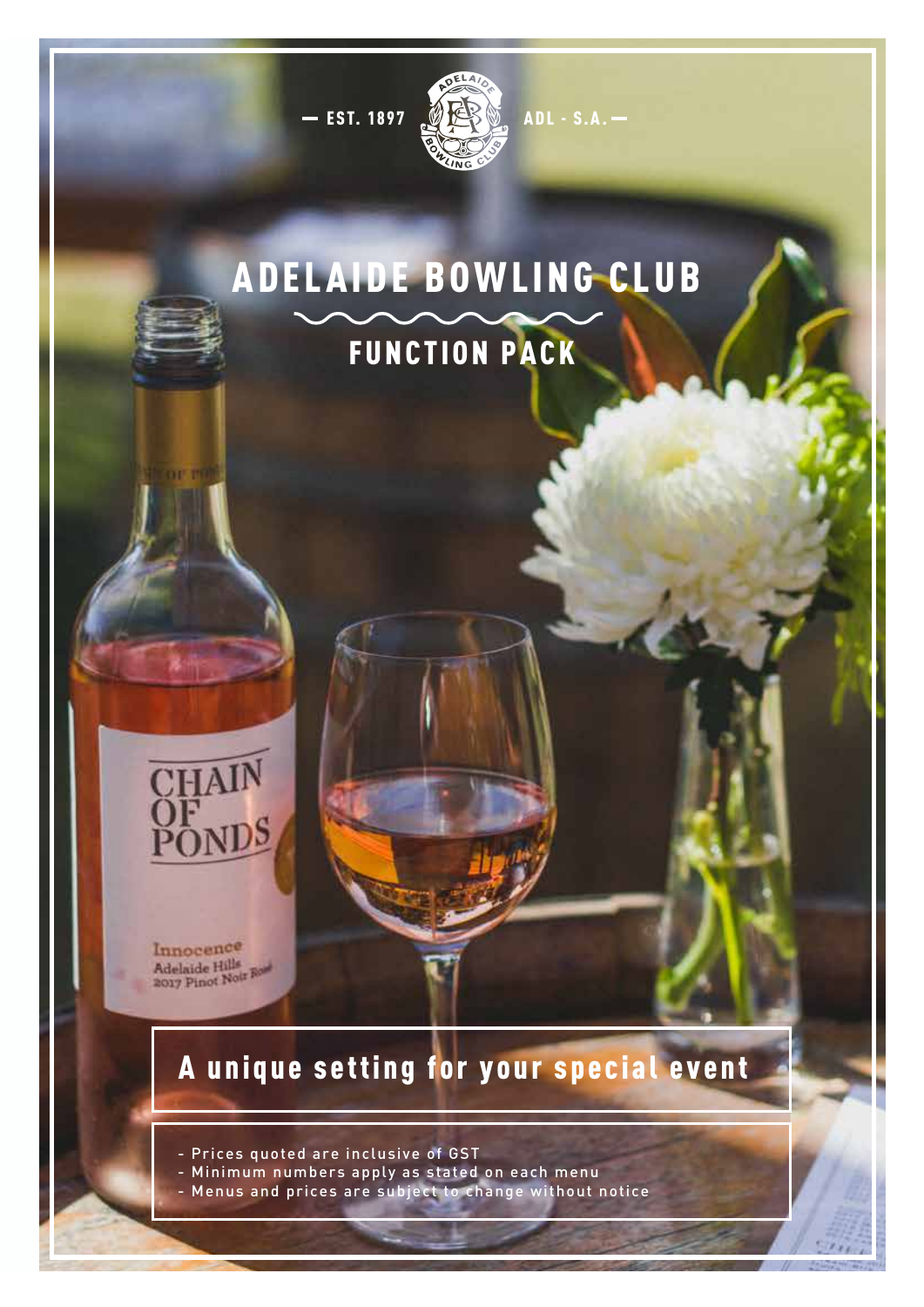# *welcome to adelaide bowling club*

*The Adelaide Bowling Club is the oldest lawn bowls club in South Australia and is located in the scenic eastern park-lands off Dequetteville Terrace.*

*Offering a unique and centrally located venue to suit all occasions, the Adelaide Bowling Club is the perfect location for your next function. Our Club has a range of catering options, full bar facilities and the friendly staff can help put together a package to suit your requirements and budget. Plus, visitors can access off-street parking and the CBD is only a 5 minute walk away.*

### *Book in for your next function*

- *Bowling Functions - All Special Events (Weddings, Birthdays, Engagements, Anniversaries)*
- *Corporate Functions & Conferences*
- *Social Groups*
- *Christmas Parties*

## *For all enquiries please contact:*

#### *venue Manager - vee mcgovern*

*08 8223 5516 admin@adelaidebowlingclub.com.au*

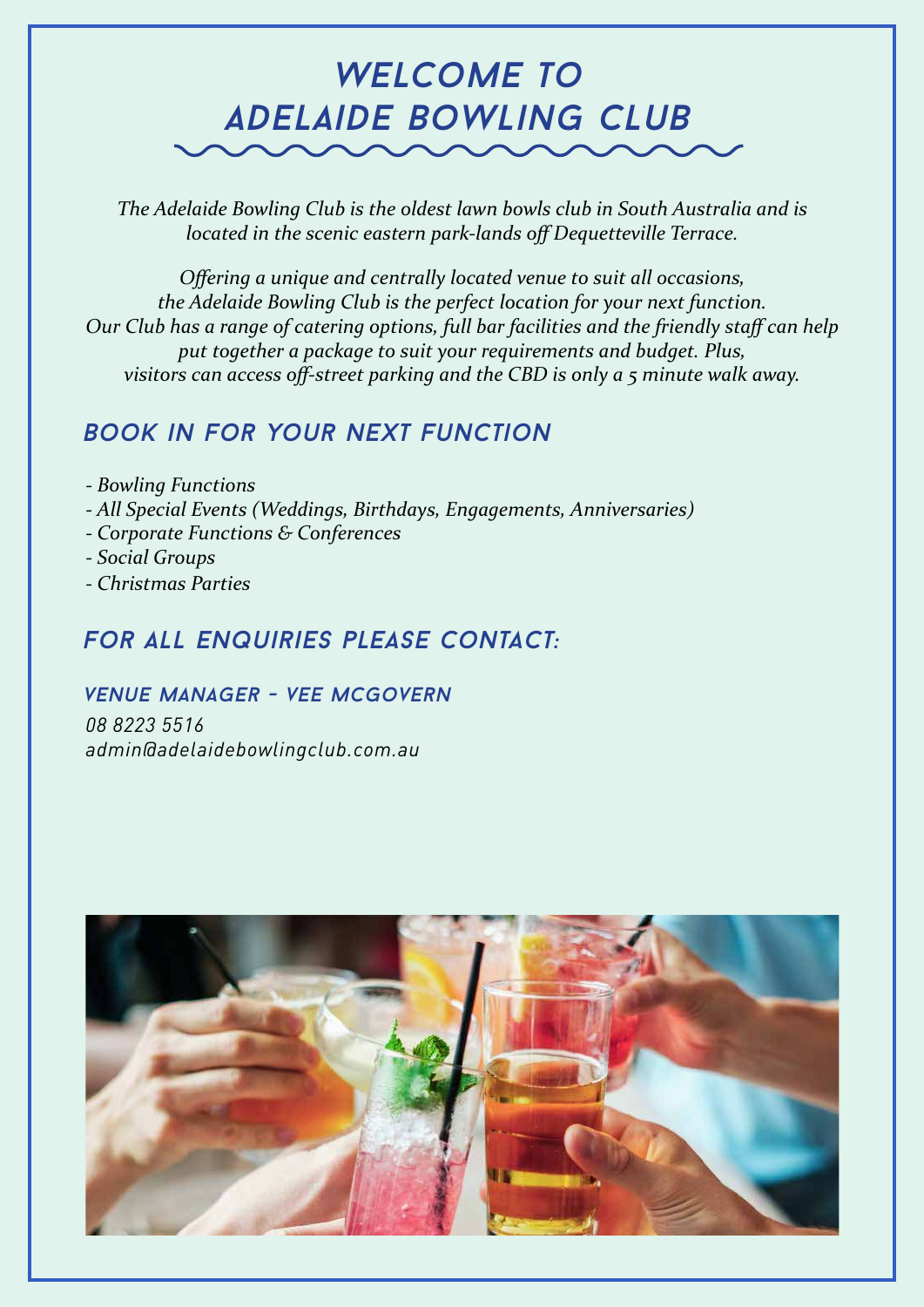#### *covid - 19*

*All guests must adhere to COVID Safe Practices while visiting the venue:*

- *Social Distancing of 1.5 Metres between guests*
- *Washing and Sanitizing hands regularly throughout visit*
- *Vacating area immediately at the end of booking, unless space is available*
- *Always follow direction from appointed Covid Marshall*

*The person booking the event agrees to be the primary contact in the event of any contact tracing required, and you will be responsible for knowing the contact details of all attendees in your group*

*Booking contact persons will be notified of any changes or further restrictions made by SA Gov or Clubs SA that may impact their function booking.*

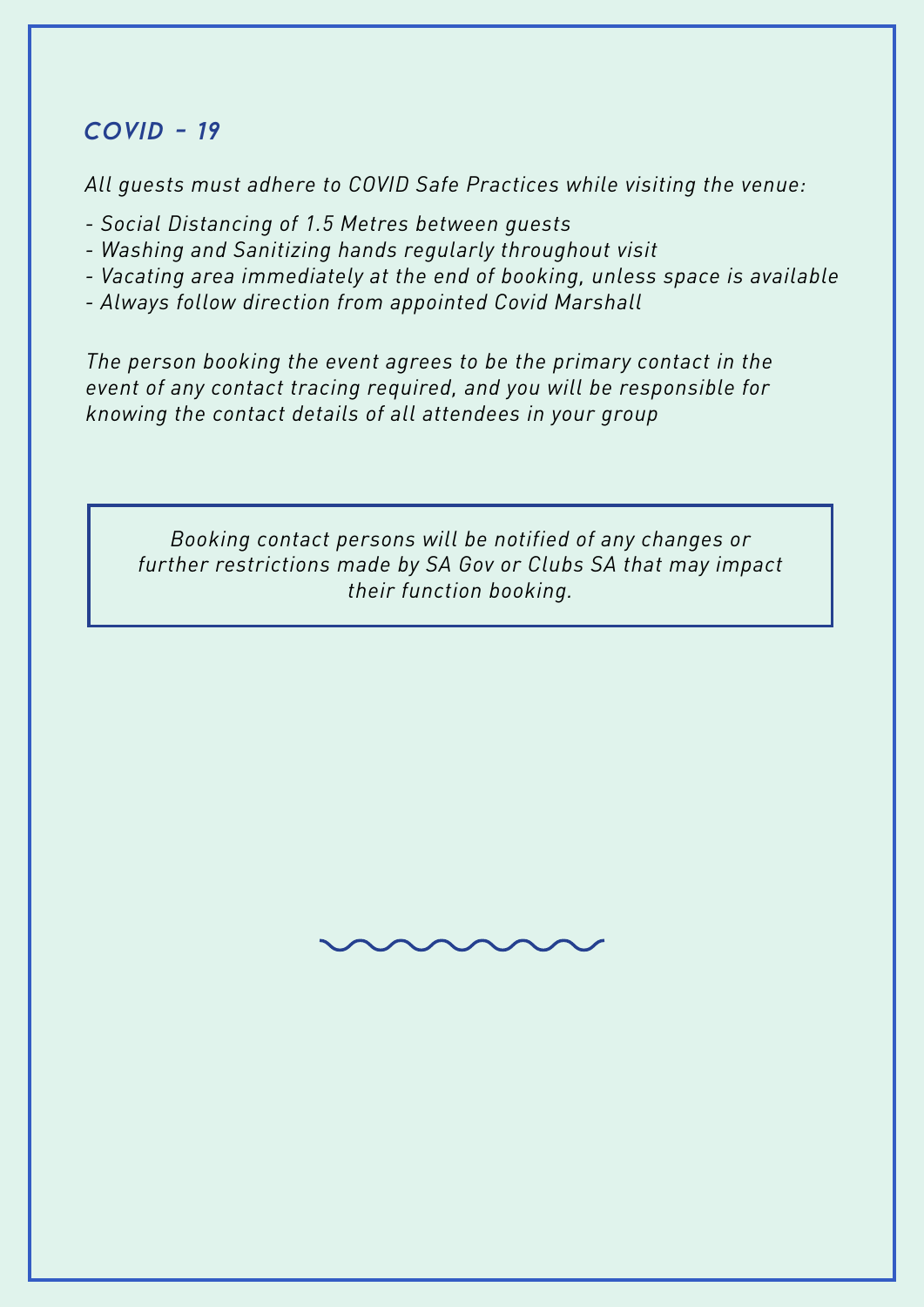# *Function Areas*

#### *Main room*

*Our Main Room offers a great range of dinning options to suit all tastes. You can book the entire room if you are hiring the full venue.*

#### *members Side Bar*

*The members side bar is a private area suited for conferences, meetings, training groups or can be used for a private dinning area.*

### *outdoor patio "umbrellas"*

*The outdoor patio can be booked for private groups wanting a casual setting with seating. This space offers a great out door experience looking over the bowling green.*

#### *under the palms*

*Our palms area can be booked for private groups, offering a casual setting along side one of our bowling greens. This area is ideal for birthday gatherings and offers a great lawned space.*

#### *social bookings*

*Small social booking may not be required to hire a private space. Tables and chairs are situated at the end of each bowling rink. Space will be provided indoors over meal time for all groups if required.*

### *Function extras*

*Please indicate when booking if you require any of the following:*

- *Roving Microphone*
- *Projector and Screen*
- *White-board with markers*
- *TV*
- *Portable PA System*

### *conferences and seminars*

*Our venue is ideal for Conferences, Seminars, Business Meeting, Client Functions, Product Launches, Team Building days and anything else your business may be looking for. The club is located 5 minutes from the CBD with 3 hourly off-street parking and full bar services. Groups can choose to combine lawn bowls with their function or solely use the clubhouse.* 

*PA system, projector& screen & white board available on request. Please advise on seating and table set up and this can be organized for your group.*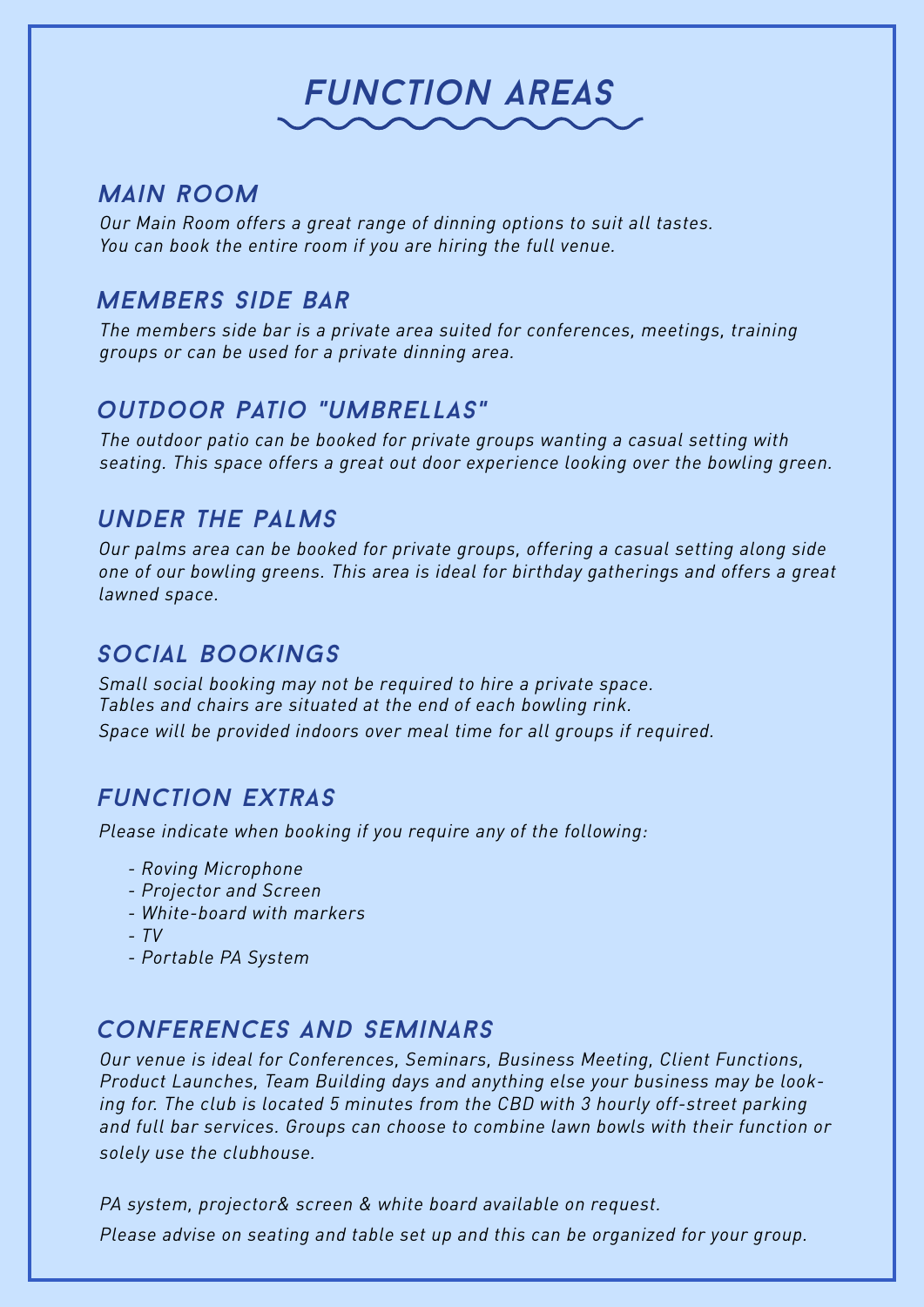# *lawn Bowling*

*Lawn Bowling is \$20 per person for a minimum of 2 hrs.* 

*Please indicate if you would like to book a bowling instructor for your group. Costs start from \$45 - The bowling instructor will teach your guests the rules and how to play the game of lawn bowls. A mini tournament can be set up if required.*

#### *THE BASICS oF LAWN BoWLING*

*Rink: area in which play takes place, boundary marked by orange pegs Center line: the line down the center of the rink, numbered at each end Jack: small white ball, rolled out along the centerline, the idea is to get bowls as close as possible to it Bowls: used by the player, 2 bowls each, weighted on one side marked "inside" causing it to curve as it rolls Mat: placed on the center line, players stand on it to bowl*

#### *THE BoWLING*

*Stand on the mat, feet together, knees and waist bent slightly Take bowl in your preferred hand (right or left), Step out with your opposite foot (left or right) Take a small back swing Bend down and roll bowl along the ground Roll it out at an angle, so the bowl curves back towards jack Avoid dropping or bouncing bowl so as not to damage the bowling green*

#### *Strategy*

*Draw shot: A slow, measured, finessed bowl trying to finish closest to the jack Drive shot: A harder, faster bowl used to try to knock other players' bowls away*

#### *SCorING*

*The team who has their bowl or bowls closest to the jack wins Points are awarded according to the number of bowls closest to the jack Only one team can score each end*